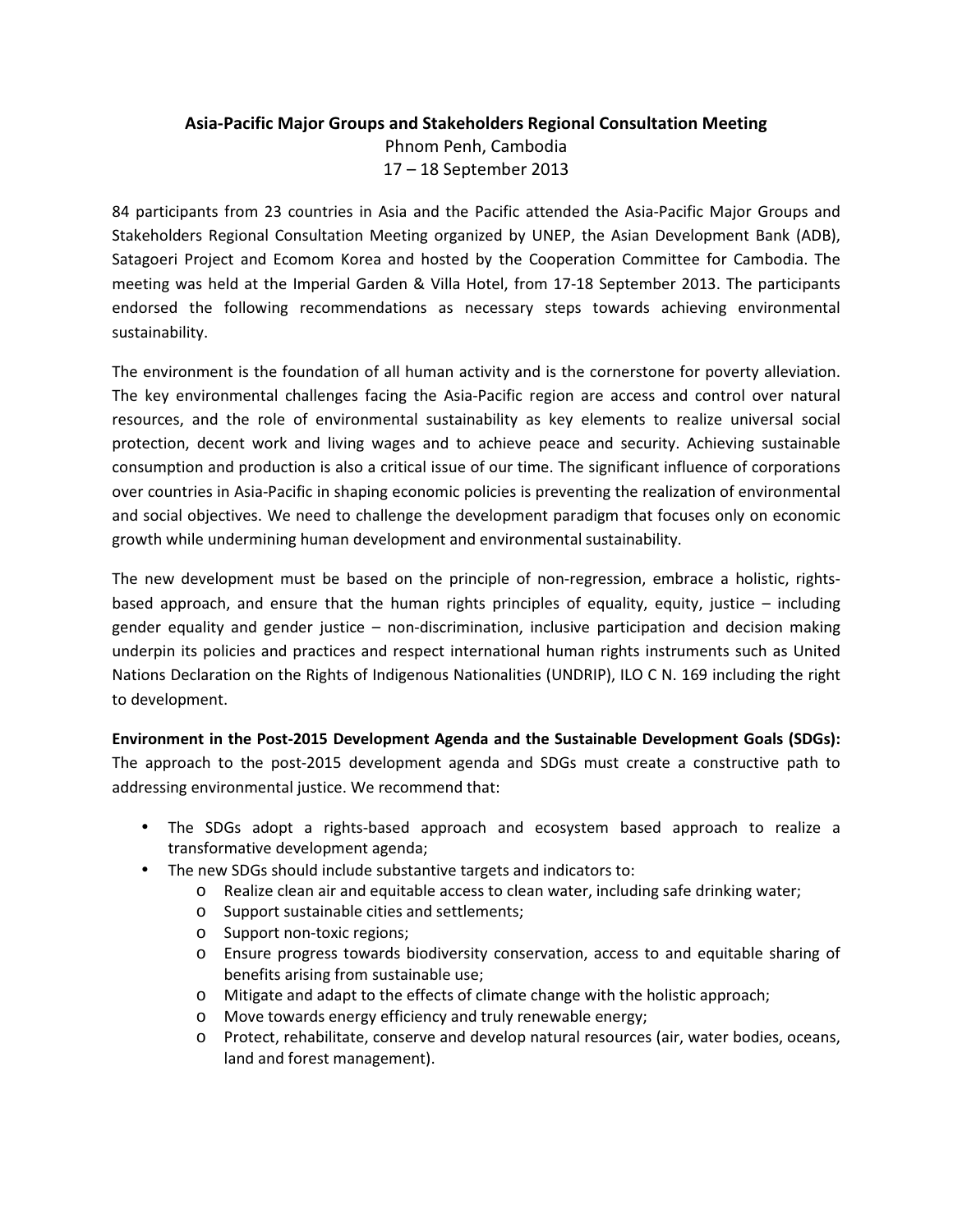- There is a comprehensive global mechanism for regulating transnational corporations' activities in undermining sustainable development and national sovereignty and holding them accountable;
- Means of implementation (finance, technology and capacity-building) must be addressed in every goal and should be translated to the grassroots level while recognizing that governance is a necessary enabler for implementation;
- Develop better qualitative and quantitative time-bound indicators for measuring social environment impacts and including distributional aspects;
- Recognize transboundary environmental and social impacts of large-scale infrastructure projects, monoculture plantations, technological interventions, etc. and the need to adapt preventative and/ or mitigation measures.

Role of Major Groups and Stakeholder Mechanisms: Civil society has an important role to play in setting development policy which is rooted in their close connection to affected communities. Asia-Pacific civil society input can be facilitated by improving regional engagement in the global processes by:

- Increased support from UNEP to enable more effective civil society engagement in processes;
- Creating a regional Major Group Facilitation Mechanism which would be guided by 11 principles on Stakeholders participation in UNEP that will revisit the current Regional Major Group structure with a Committee of the 9 Major Group Representatives from the region, with the role of establishing thematic working groups based on the agenda of the UN Environment Assembly;
- Ensure there is greater legitimacy and mandate of the Major Groups by encouraging broader participation of local and national groups especially from marginalized communities and by engaging in consultation with constituencies and building their capacity to engage;
- Bring the Asia-Pacific regional positions beyond UNEP meetings to all relevant regional and global meetings to enhance coherence and congruence of messages;
- Ensure regular and substantive feedback and follow ups to members of the Major Group for greater transparency, accountability and legitimacy;
- Establish opportunities to interface with Government Representatives at the regional level. This is important for civil society in the region to put forward their messages to Government Representatives and to create opportunities for effective dialogue;
- Use technology to webcast all meetings and take advantage of social media such as twitter and email to collect questions and feedback during these meetings. Lessons could be learnt from UNFCCC working group meetings which are effectively using such technologies;
- Ensure there are stronger processes for local, national and sub-regional consultation to strengthen the regional process and ensure greater legitimacy.

Green economy and sustainable consumption and production: We are facing serious barriers to realizing sustainable management of natural resources and waste management. Barriers include ineffective government policies to align to sustainable development priorities and lack of public awareness and barriers to making producers abide to their responsibilities to green production. The significant influence of corporations over countries in shaping economic policies is preventing the realization of environmental and social objectives. At the same time, developed countries are affecting developing countries trade and cooperation agreements which do not address local people's needs. We can overcome these barriers by: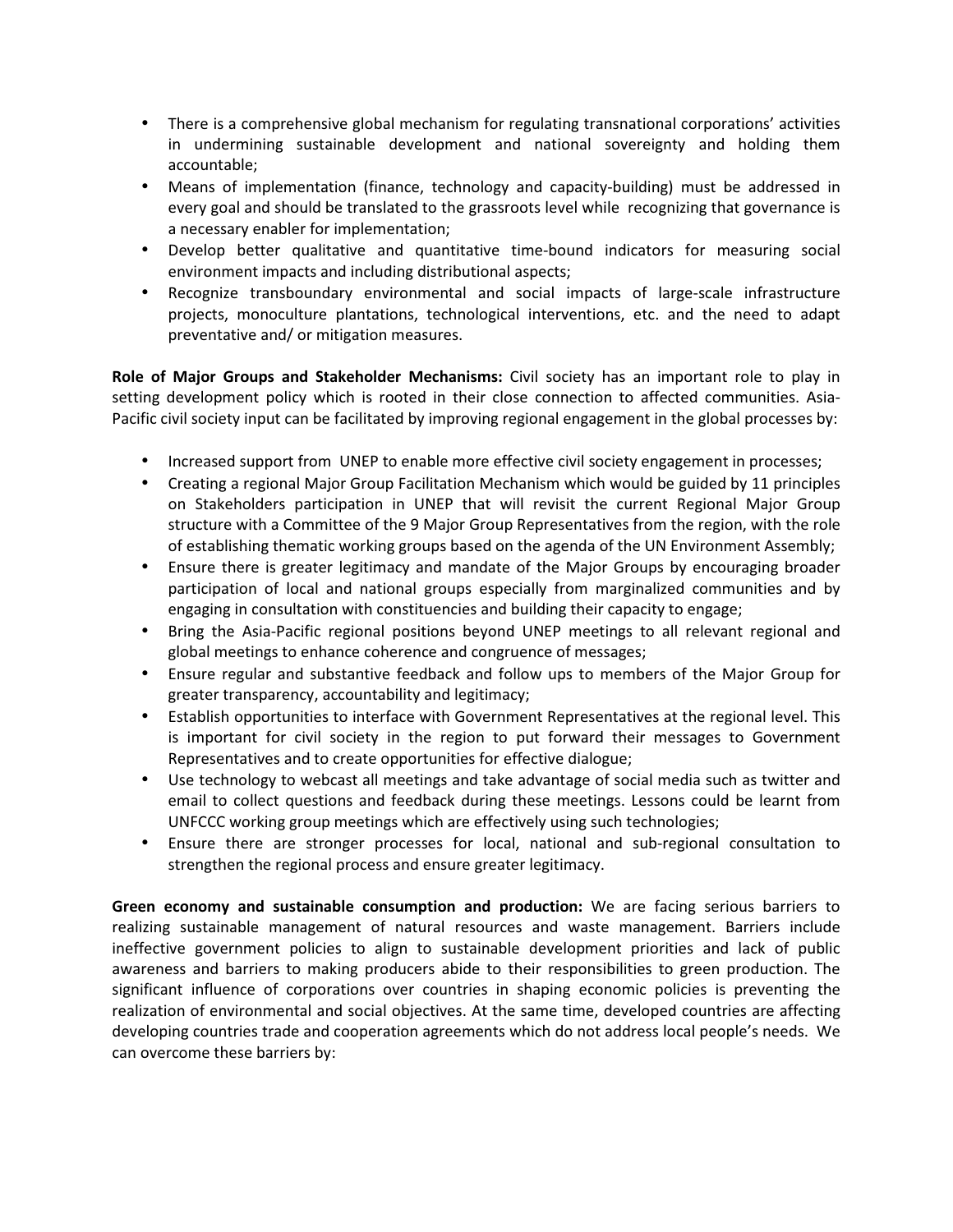- Recognizing ecological limits in the greening of consumption and production and addressing it through:
	- o Ensuring greater resource efficiency through reducing material input in the production pipeline;
	- o Incentivizing industries to apply green solutions;
	- o Shifting to sustainable energy systems and increasing renewable energy production;
	- o Reviving and promoting traditional values and knowledge.
- Greening budgets through:
	- o Auditing of budgets whether they contribute to greening or not;
	- o Incentivizing industry and public efforts to implement green solutions;
	- o Introducing policy meters for green budgets should also include wasteland development and increasing renewable energy use, and waste management policies.
- Community mobilizations towards green solutions and shaping economic development policies through:
	- o Education, literacy, and campaigning for free access to correct information;
	- o Strengthening work on community-based solutions to sustainable livelihoods, ecotourism, energy sources etc.;
	- o Community-level ecological waste management such as teaching communities how to manage waste and at the same time advocate for government policies on ecological waste management.
- Support Common but differentiated responsibilities (CBDR) and development justice by:
	- o Giving Communities a say in determining their own development paths and priorities;
	- o Supporting the increased consumption of poor people in the direction of addressing their needs for food, health and housing;
	- o Creating better understanding of economic activities to realize social equity and greater regulation of the social economy and not relying on market-based solutions in reorienting the economy and changing the behavior and lifestyles of the public;
	- o Lobbying governments and multilateral bodies so that economic development policies made at the national and international levels are oriented towards development justice.

Chemicals and Waste are having a damaging effect on the livelihoods of farming and rural communities affected by industrial agriculture and mining industry. Poor disposal of hazardous chemicals and GMOs are also affecting food security, human health and ecosystems. We call for the following measures:

## At the National level:

- Ban riverine and ocean disposal of mine tailings;
- Encourage governments to sign on to relevant international conventions e.g. Rotterdam Convention, Stockholm Convention on Persistent Organic Pollutants (POPs), the Minamata Convention on Mercury, Universal Declaration of Human Rights; the International Covenant on Economic, Social and Cultural Rights;
- Establish a Commission of Enquiry into contamination by mining companies, of which government is a shareholder;
- Shift to organic agriculture and/or reduction of chemicals in farming and local practices;
- Promote community-based certification schemes for organic products;
- Establish monitoring and evaluation of impacts on human health and soil, air and water quality;
- Establish participatory methodology for rural women to change to more sustainable farming systems;